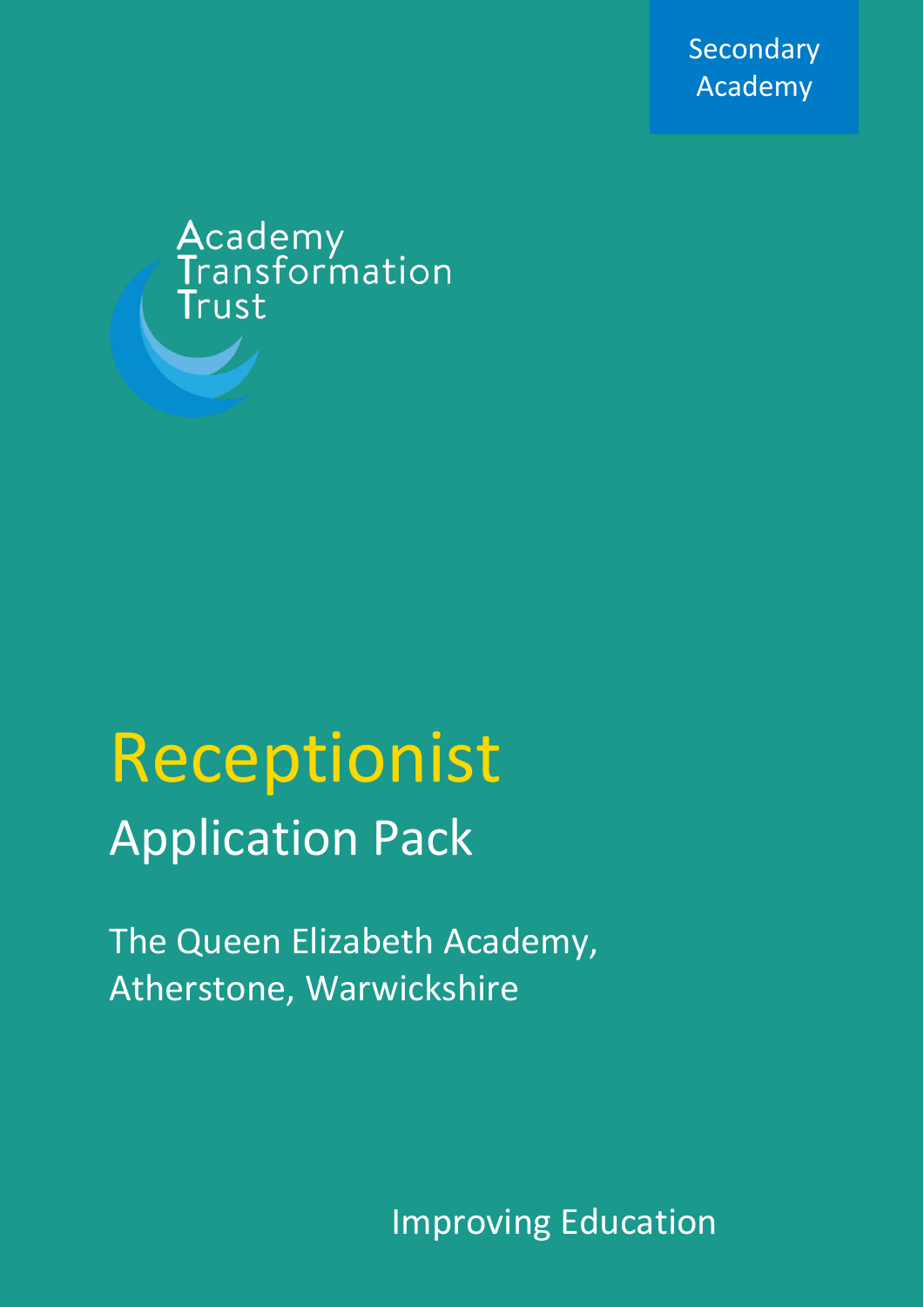# Contents



## Improving Education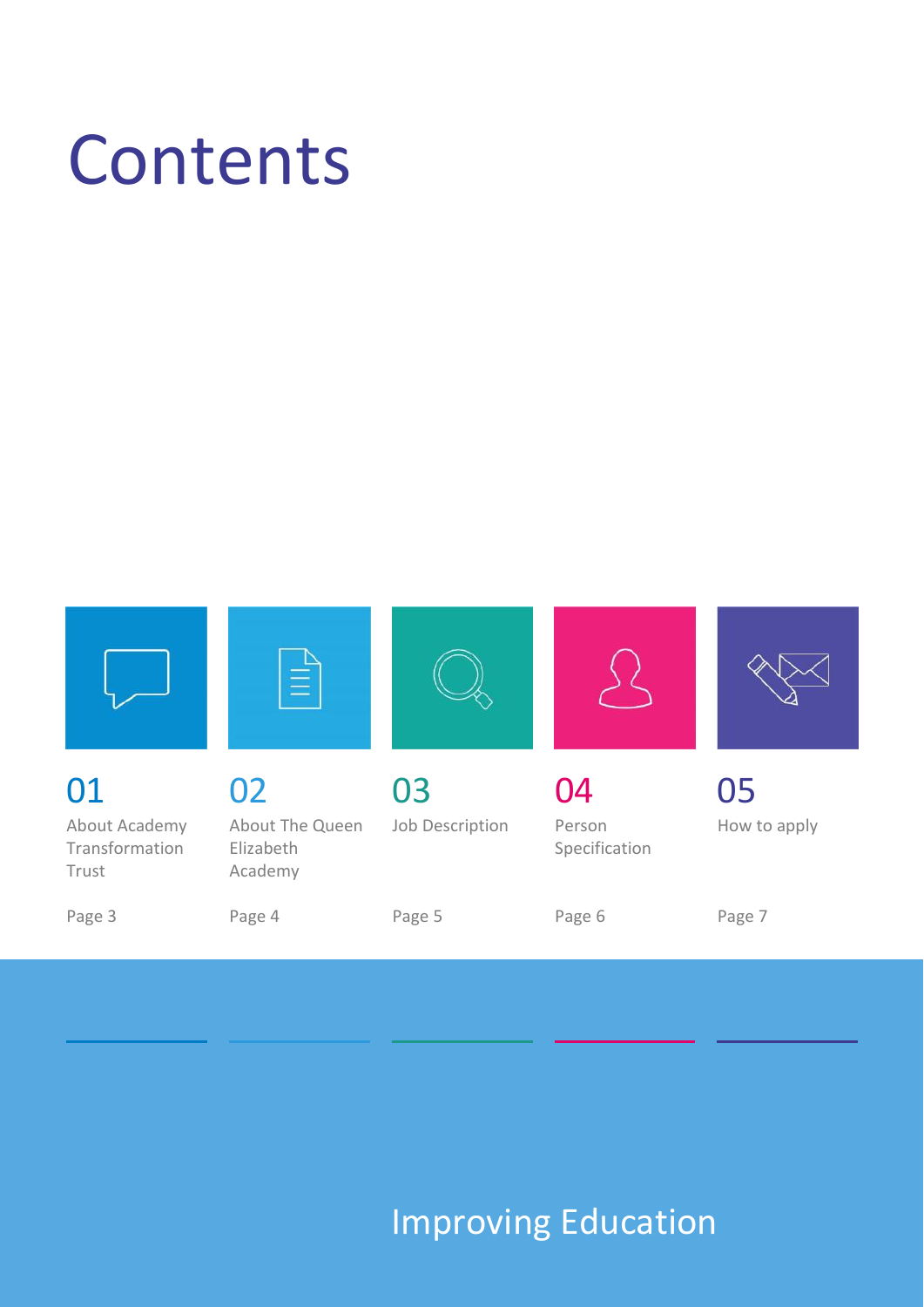## 01. About Academy Transformation Trust

## We're on a mission

Our mission is to provide the very best education for all pupils and the highest level of support for our staff to ensure every pupil leaves our academies with everything they need to reach their full potential.

## These are the things we hold dear

#### **Transparency**

As a charity founded on strong ethical practices, Academy Transformation Trust takes pride in being open, honest and crystal clear in everything we do.

#### Innovation

We are constantly striving to do all we can to make education the best it possibly can be. We are brave in our actions and do everything we can to have a positive impact on whole child development.

### Collaboration

We believe the future of education relies upon effective collaboration between academies, and better collaboration between academies and their local communities.

#### Ambition

We are determined to improve education nationwide by encouraging collaboration and giving academies everything they need to realise their full potential.

We believe every child matters and deserves a first class education.

Our team knows first-hand how to make education better for schools, pupils and their teachers.

For us, the future of UK education relies upon schools working closely together to share best practices, giving every child the best chance in life. We set up ATT to make this vision a reality.

As a not for profit trust, we work with our growing family of primary and secondary academies, and further education providers in the Midlands, East of England and South East.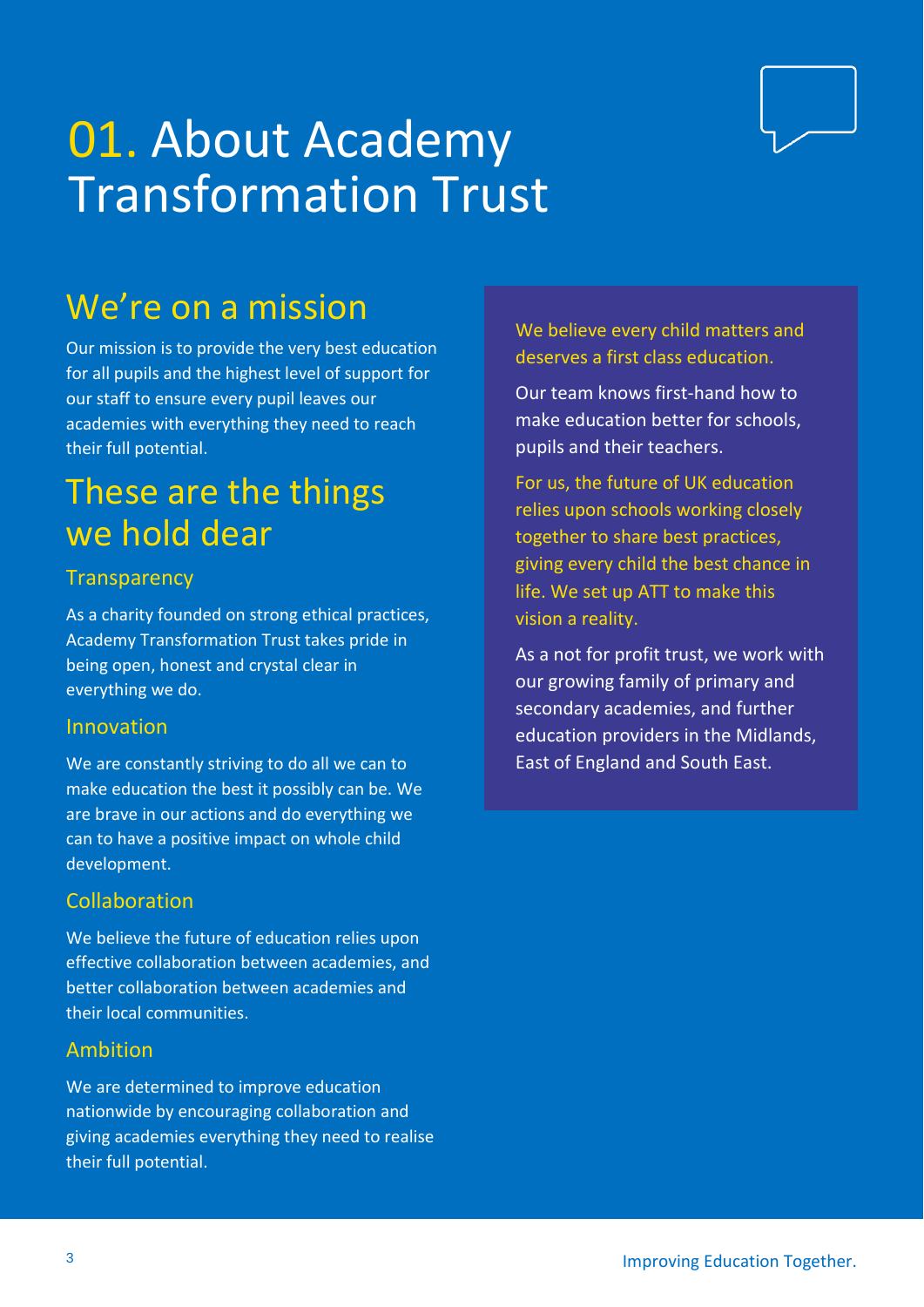

## 02. The Queen Elizabeth Academy Information

The Queen Elizabeth Academy is part of the Academy Transformation Trust family of academies.

The Queen Elizabeth Academy is a 11-16 mixed comprehensive academy with a vibrant learning atmosphere, a dedicated and supportive network of staff and exciting plans for the future. We are lucky to have occupied a brand new purpose built school building since November 2016.



## The Queen Elizabeth **Academy**

The academy's vision is for all students to realise their full

potential, equipping them with the skills and qualities required for success in the competitive 21st century. We are committed to raising standards and providing students with exceptional opportunities to support learning.

We look for a number of outstanding qualities in our staff: an innovative and creative approach to their work; enthusiasm, positivity and an unfaltering commitment to our students' success, and an openminded, proactive attitude to working within a team. We want individuals who want to go the extra mile for our community.

Teamwork is at the heart of everything we do and by working together we aim to secure a successful future for all. We encourage those interested in joining our school to spend some time with us to gain a real understanding of our ethos and what we have to offer.

The dedication of the staff and the enthusiasm of the students, coupled with the support of our parents and carers, makes this a special place.

To find out more, please visit www.tqea.org.uk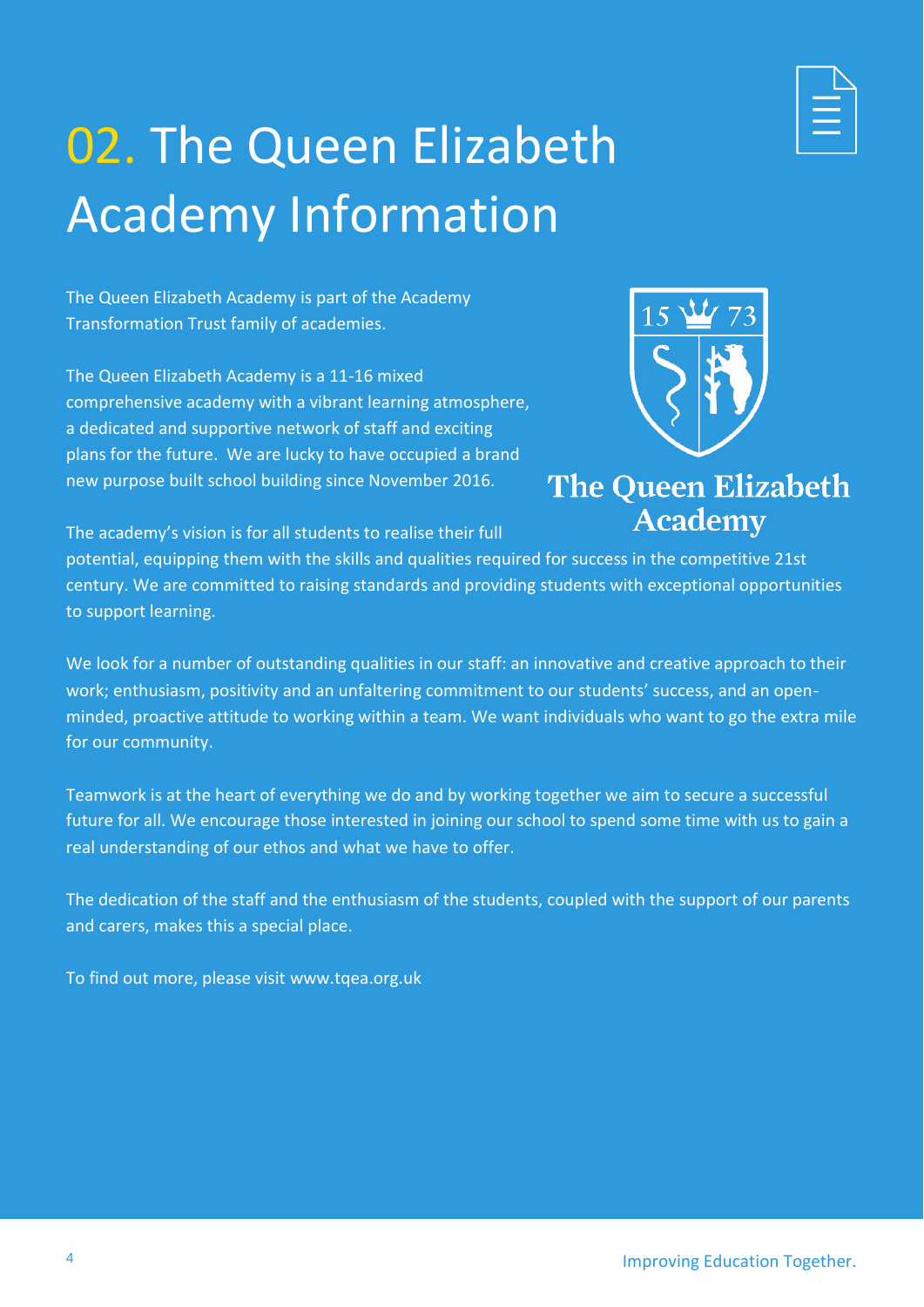

## 03. Job Description

## Receptionist, Secondary Academy

Our Receptionist values the need to create a good first impression for visitors and values the importance of safeguarding and security at the front of the school.

### Key responsibilities are:

- To be able to deal with a wide range of stakeholder queries acting as first point of contact for the school
- To deal with school visitors in a friendly, legally compliant manner
- To have an excellent knowledge of child protection and safeguarding procedures and when and who to refer matters of concern
- To understand the need for confidentiality at all times
- To be able to deal with a wide range of student queries, acting as a first point of support for the school

## Specific Requirements

#### **Overview**

The Receptionist will:

- know the importance of first impressions when answering the telephone
- know how to competently take and distribute messages
- know how to send block texts, emails and other communications
- know how to receive, disseminate and send out post
- know how to greet, receive and sign in visitors appropriately
- know what is required to maintain the reception area
- know how to deal with parental queries with confidentiality and tact
- know about stock levels for reception stationery supplies
- learn about first aid and student medical conditions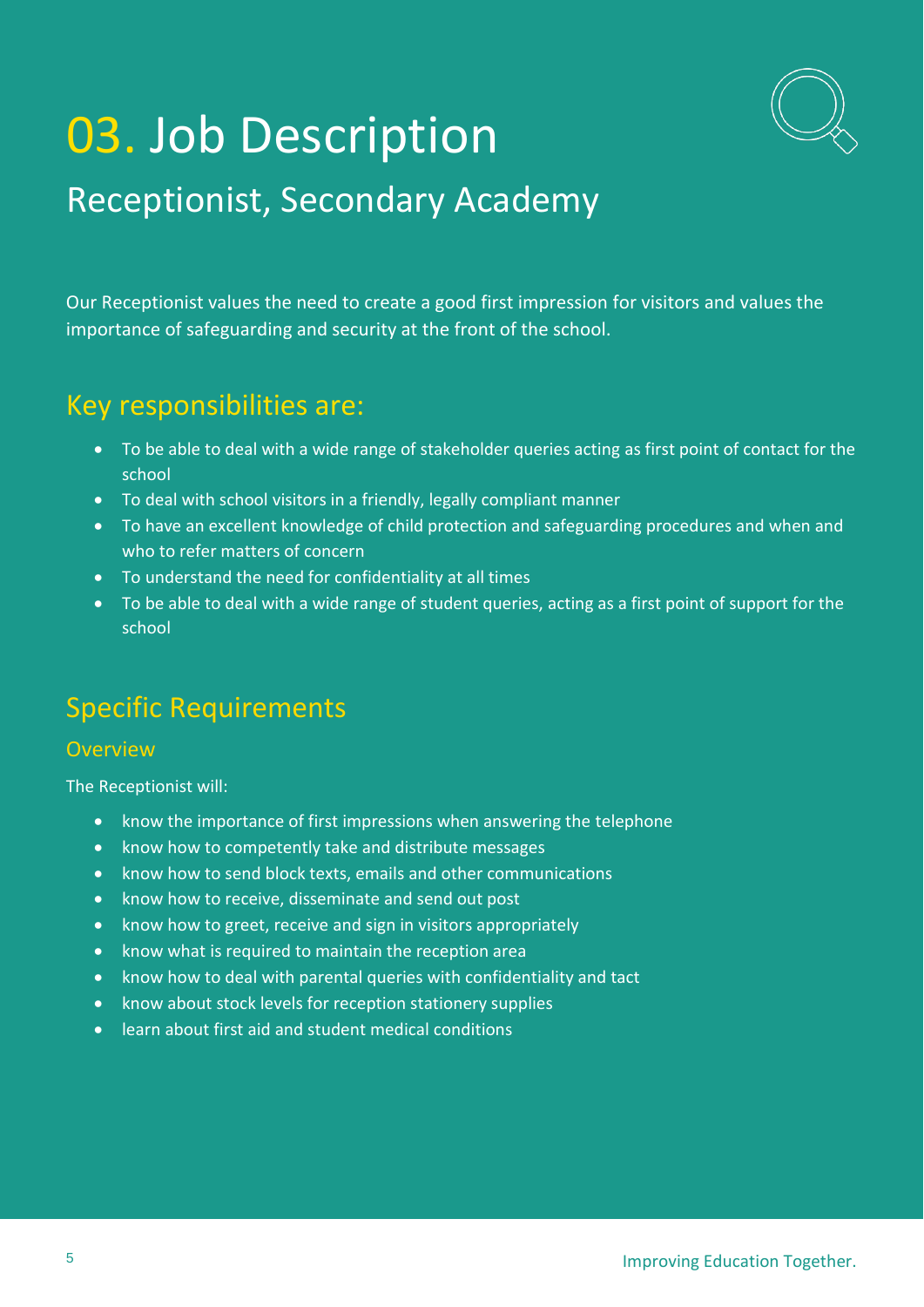## 04. Person Specification Receptionist, Secondary Academy

### Skills and knowledge

- Potential leadership and organisational skills
- Ability to work under pressure
- Ability to work independently and with minimum supervision
- Ability to multi-task and deal with interruptions
- Ability to work as part of a team
- Excellent communication and written skills
- Excellent interpersonal and organisational skills
- High capability, when using Microsoft office programs
- Competent in the use of office equipment and IT packages
- Knowledge of school policies, systems, procedures and protocols and services provided
- Able to plan, prioritise and organise own work
- Can solve problems and can exercise initiative and independent action

#### Other requirements

- Suitability to work with children
- Committed to safeguarding and promoting the welfare of children and young people
- Committed to making a difference to the lives of young people
- Ability to relate to and promote the ethos of the school
- Calm, purposeful approach
- Self-motivated and enthusiastic
- Willingness to be involved in the 'life' of the school
- Able to maintain a good work/life balance for themselves and others
- Discrete and aware of issues of confidentiality
- To have good attendance and punctuality records
- To be willing to undertake further professional development

### Qualifications and training

A range of high quality qualifications (including English and Maths)

### Experience

Previous experience in a similar field and understanding of working in a school context and knowledge of school administration would be desirable but training will be given to the successful applicant.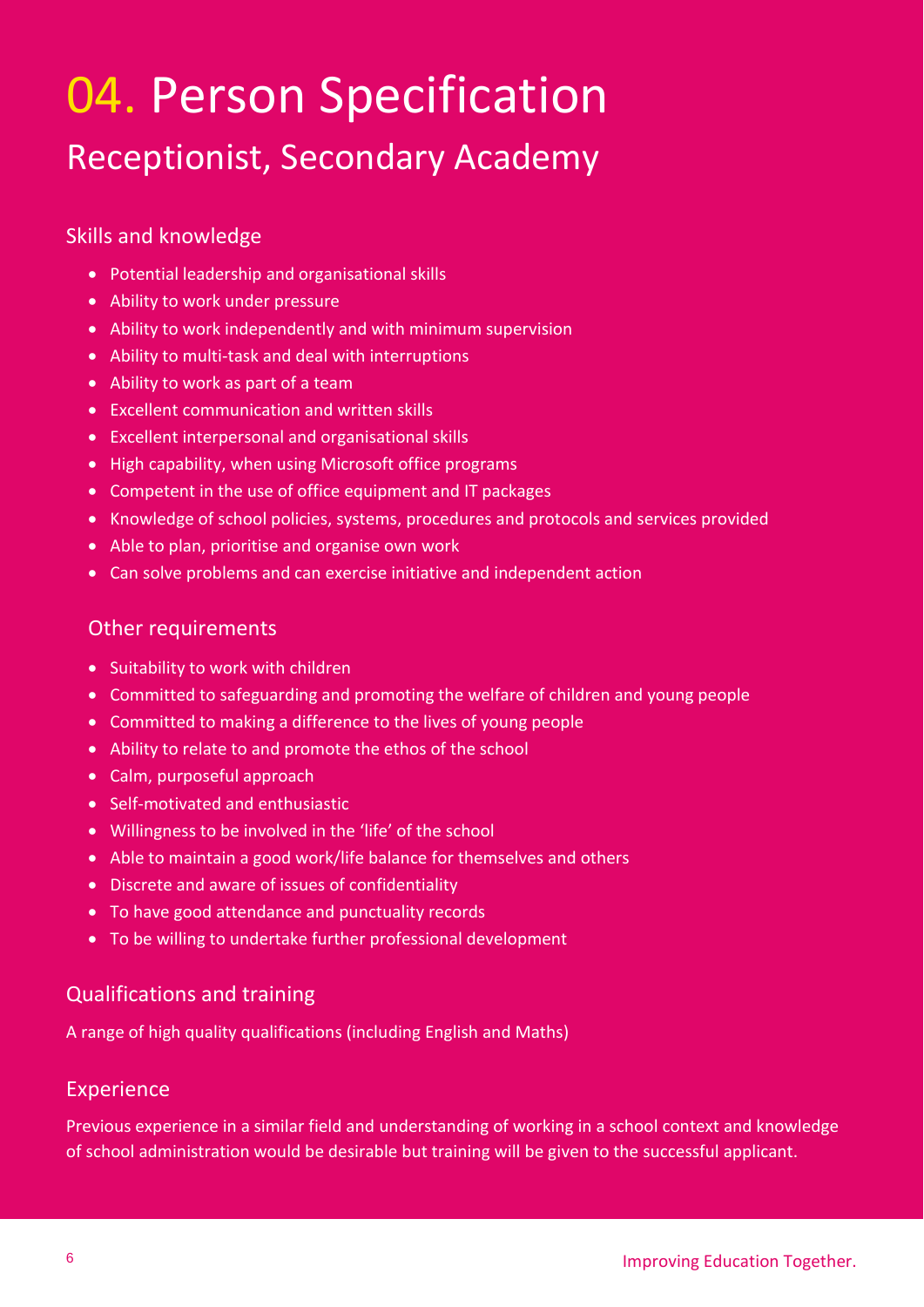

## 05. How to apply

## The Queen Elizabeth Academy, Witherley Road, Atherstone, Warwickshire

#### Salary:

Scale 4-6 Term time 39 weeks per year, 37 hours per week FTE £18,426 - £19,171 Actual salary £15,474 - £16,099

Closing date: Midday, Monday 11<sup>th</sup> November 2019

Interviews: During the week of the closing date

Start Date: Ideally Monday 18th November 2019 or as soon as possible after that date

#### Visits to the school:

For further information about the role and the academy, or if applicants wish to visit prior to completing their application, please the academy on 01827 712477.

### Applying

Please apply by: Emailing [info@tqea.org.uk](mailto:info@tqea.org.uk) for details of our application process.